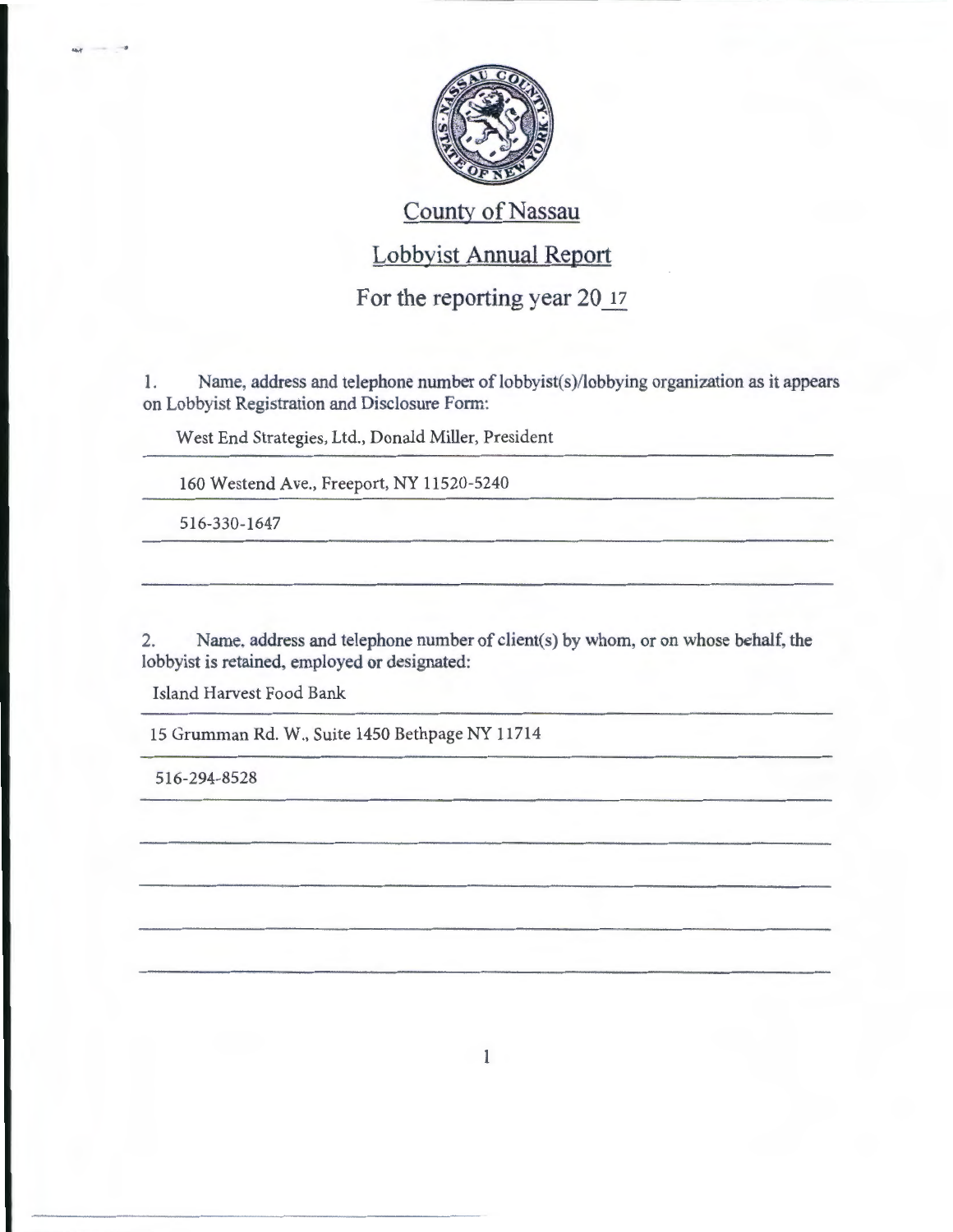3. A description of the subject or subjects on which each lobbyist retained, employed or designated by such client has lobbied:

Facilitate introductions to County officials, attend meetings between clients & County officials

Provide updates on hunger statistics and service programs available in Nassau County as needed

Invite County officials to client events as appropriate

4. Names of the persons and agencies before which such lobbyist has lobbied:

Legislator Laura Curran 5th LD

÷

5. List below amounts for any compensation paid or owed to the lobbyist during the prior year for the purposes of lobbying. Such amounts shall be detailed as to amount, to whom paid and for what purpose.

| Amount   | Details                                                                       |
|----------|-------------------------------------------------------------------------------|
| \$12,000 | Monthly retainer (\$1000/month) to provide lobbying/gov't. relations services |
|          |                                                                               |
|          |                                                                               |
|          |                                                                               |
|          |                                                                               |
|          |                                                                               |
|          |                                                                               |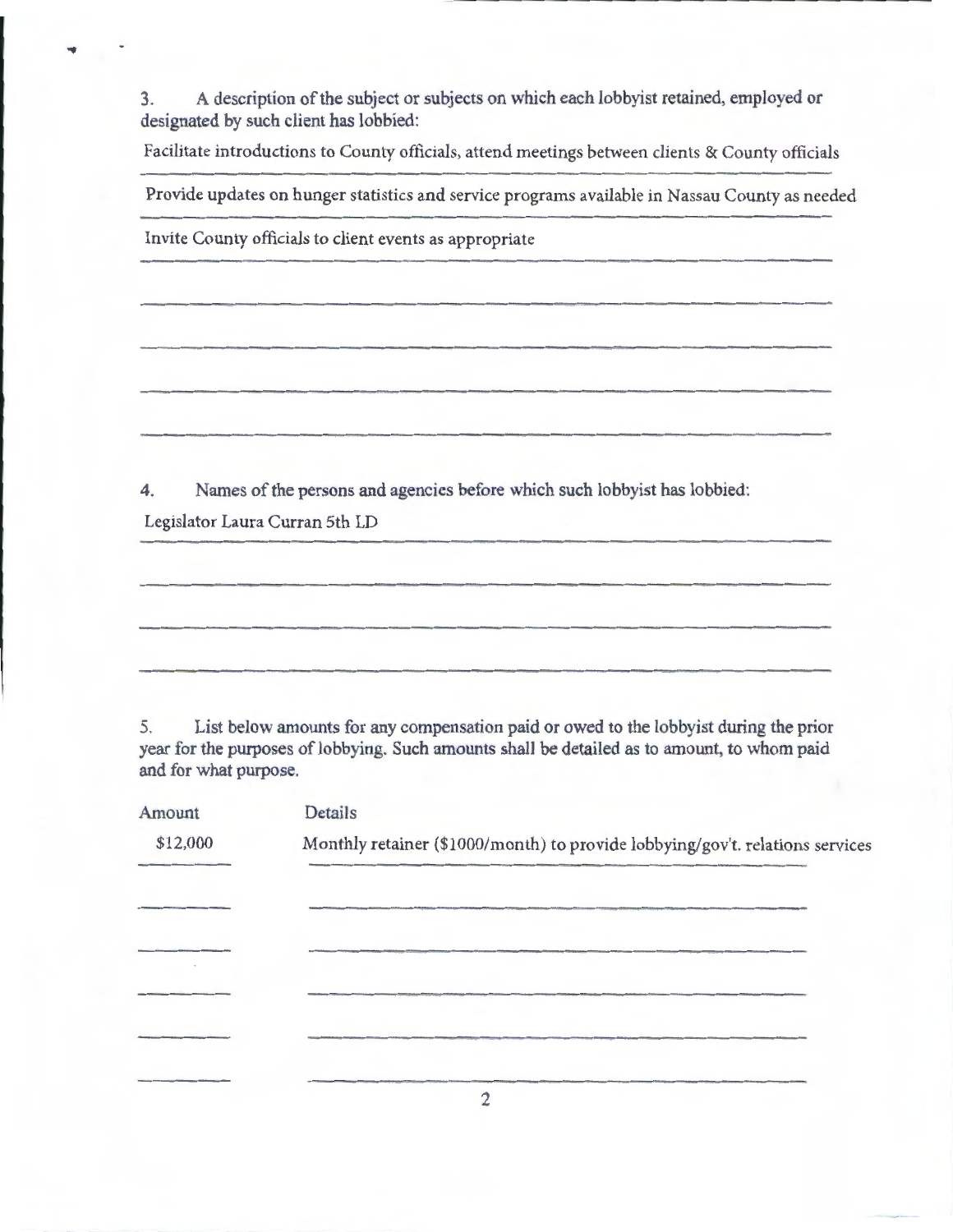|                                                 |  | and produce the contract of the contract of the contract of the contract of the contract of the contract of the contract of the contract of the contract of the contract of the contract of the contract of the contract of th       |  |
|-------------------------------------------------|--|--------------------------------------------------------------------------------------------------------------------------------------------------------------------------------------------------------------------------------------|--|
|                                                 |  | <b>The Constitution of the Constitution of the Constitution of the Constitution of the Constitution of the Constitution of the Constitution of the Constitution of the Constitution of the Constitution of the Constitution of t</b> |  |
|                                                 |  |                                                                                                                                                                                                                                      |  |
| <b><i><u>SATEMANA ARTISAS (AL 1994)</u></i></b> |  | Christmas and Carolina and Carolina and Carolina and Carolina and Caroly and Carolyna and Carolyna and Carolyna and Carolyna and Carolyna and Carolyna and Carolyna and Carolyna and Carolyna and Carolyna and Carolyna and Ca       |  |
|                                                 |  |                                                                                                                                                                                                                                      |  |
|                                                 |  |                                                                                                                                                                                                                                      |  |
|                                                 |  |                                                                                                                                                                                                                                      |  |

\_\_\_\_\_\_\_\_\_\_\_\_ .......

6. List below the cumulative total amounts earned for lobbying throughout the year: \$12,000.

7. List below the expenses incurred or expensed by lobbyist for the purpose of lobbying:

| Amount | Details                    |
|--------|----------------------------|
| None   | $\rm No$ expenses incurred |
|        |                            |
|        |                            |
|        |                            |
|        |                            |
|        |                            |
|        |                            |
|        |                            |
|        |                            |
|        |                            |
|        |                            |
|        |                            |
|        |                            |
|        |                            |
|        |                            |
|        |                            |
|        |                            |
|        |                            |

 $-1.1$ 

........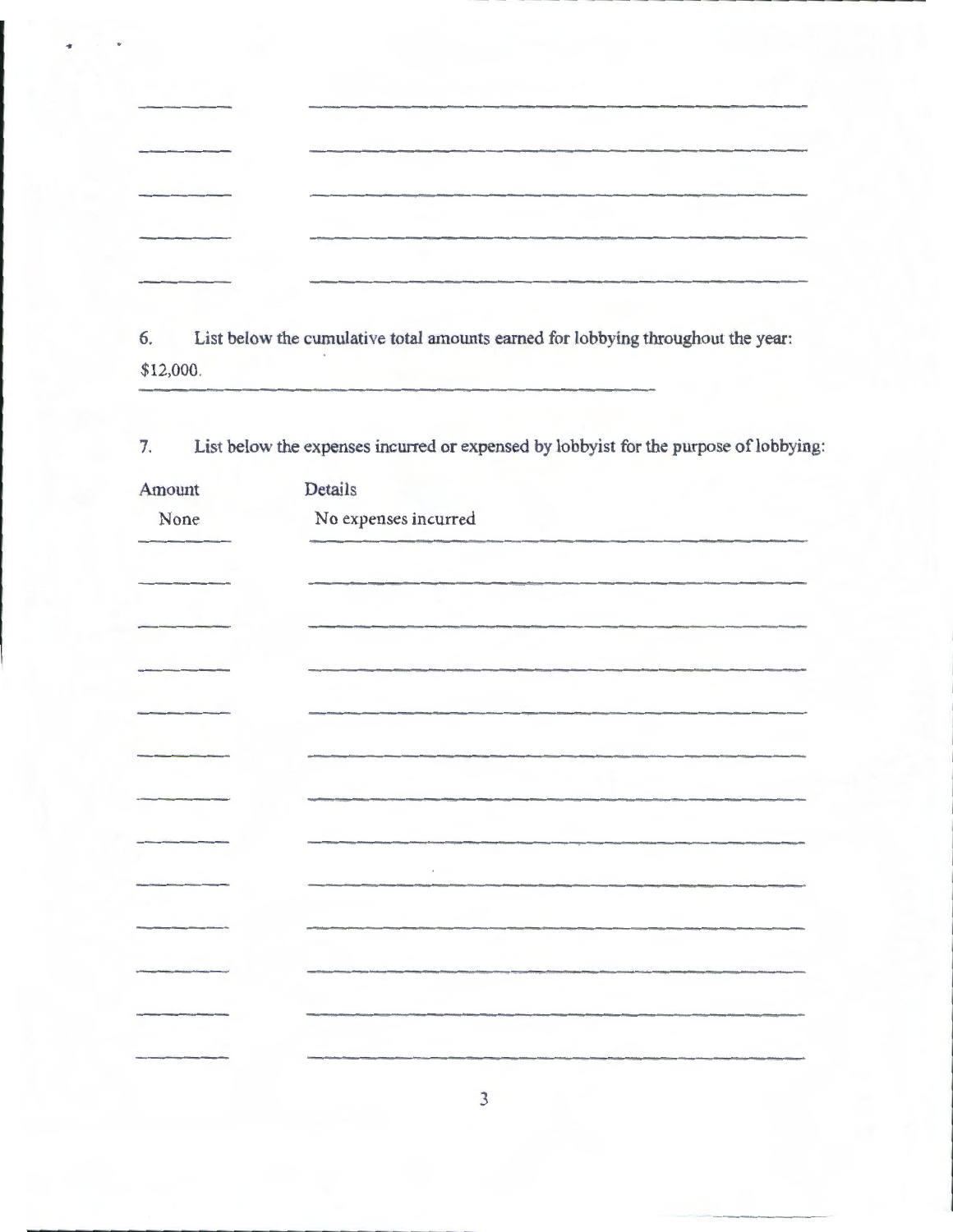List below the cumulative total amounts expended for lobbying throughout the year: 8. None

I understand that copies of this form will be sent to the Nassau County Department of Information Technology ("IT") to be posted on the County's website.

I also understand that upon termination of retainer, employment or designation I must give written notice to the County Attorney within thirty (30) days of termination.

VERIFICATION: I certify that all statements made on this statement are true, correct and complete to the best of my knowledge and belief and I understand that the willful making of any false statement of material fact herein will subject me to the provisions of law relevant to the making and filing of false instruments and will render such statement null and void.

| Dated: Al 16, 2018                                                                                                                                              | Signed:                                                                                                                            |
|-----------------------------------------------------------------------------------------------------------------------------------------------------------------|------------------------------------------------------------------------------------------------------------------------------------|
|                                                                                                                                                                 | Donald<br>Print Name:                                                                                                              |
|                                                                                                                                                                 | President<br>Title:                                                                                                                |
| STATE OF NEW YORK)                                                                                                                                              |                                                                                                                                    |
| SS:<br><b>COUNTY OF NASSAU</b> )                                                                                                                                |                                                                                                                                    |
| Sworn to before me this $16^{4h}$                                                                                                                               |                                                                                                                                    |
| Day of                                                                                                                                                          | 20/8                                                                                                                               |
| NOTARY PÚBLIC<br><b>MARIA SURIEL</b>                                                                                                                            | Commission Expires October 19, 2017<br>Qualified in Nassau County<br>Registration #01SU6212794<br>Notary Public, State of New York |
| Notary Public, State of New York<br>Registration #01SU6212794<br>Qualified In Nassau County<br>Commission Expires October 19, 2017 $\approx 2.22 / \frac{1}{2}$ | JEIRUS AIRAM                                                                                                                       |

 $\overline{\mathbf{1}}$